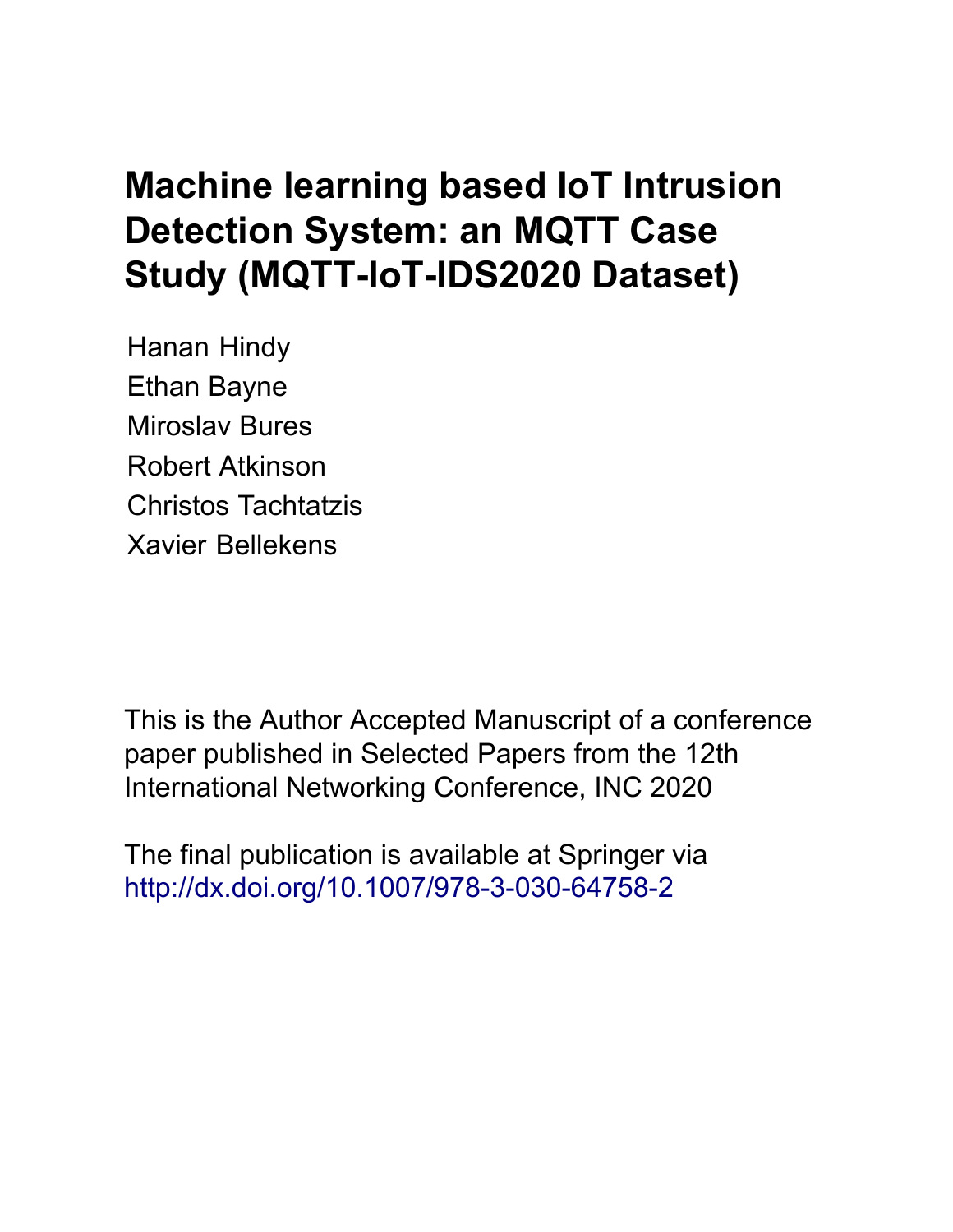# Machine Learning Based IoT Intrusion Detection System: An MQTT Case Study (MQTT-IoT-IDS2020 Dataset)

Hanan Hindy1[0000−0002−5195−8193], Ethan Bayne1[0000−0003−1853−2921] , Miroslav Bures2[0000−0002−2994−7826], Robert Atkinson3[0000−0002−6206−2229] , Christos Tachtatzis3[0000−0001−9150−6805], and Xavier Bellekens3[0000−0003−1849−5788]

<sup>1</sup> Division of Cyber Security, Abertay University, Dundee, Scotland, UK {1704847,e.bayne}@abertay.ac.uk <sup>2</sup> Department of Computer Science, FEE, Czech Technical University in Prague,

Czechia

miroslav.bures@fel.cvut.cz

<sup>3</sup> EEE Department, University of Strathclyde, Glasgow, Scotland, UK {robert.atkinson,christos.tachtatzis,xavier.bellekens}@strath.ac.uk

Abstract. The Internet of Things (IoT) is one of the main research fields in the Cybersecurity domain. This is due to (a) the increased dependency on automated device, and (b) the inadequacy of generalpurpose Intrusion Detection Systems (IDS) to be deployed for special purpose networks usage. Numerous lightweight protocols are being proposed for IoT devices communication usage. One of the distinguishable IoT machine-to-machine communication protocols is Message Queuing Telemetry Transport (MQTT) protocol. However, as per the authors best knowledge, there are no available IDS datasets that include MQTT benign or attack instances and thus, no IDS experimental results available.

In this paper, the effectiveness of six Machine Learning (ML) techniques to detect MQTT-based attacks is evaluated. Three abstraction levels of features are assessed, namely, packet-based, unidirectional flow, and bidirectional flow features. An MQTT simulated dataset is generated and used for the training and evaluation processes. The dataset is released with an open access licence to help the research community further analyse the accompanied challenges. The experimental results demonstrated the adequacy of the proposed ML models to suit MQTT-based networks IDS requirements. Moreover, the results emphasise on the importance of using flow-based features to discriminate MQTT-based attacks from benign traffic, while packet-based features are sufficient for traditional networking attacks.

Keywords: IoT · Machine Learning · MQTT · Intrusion Detection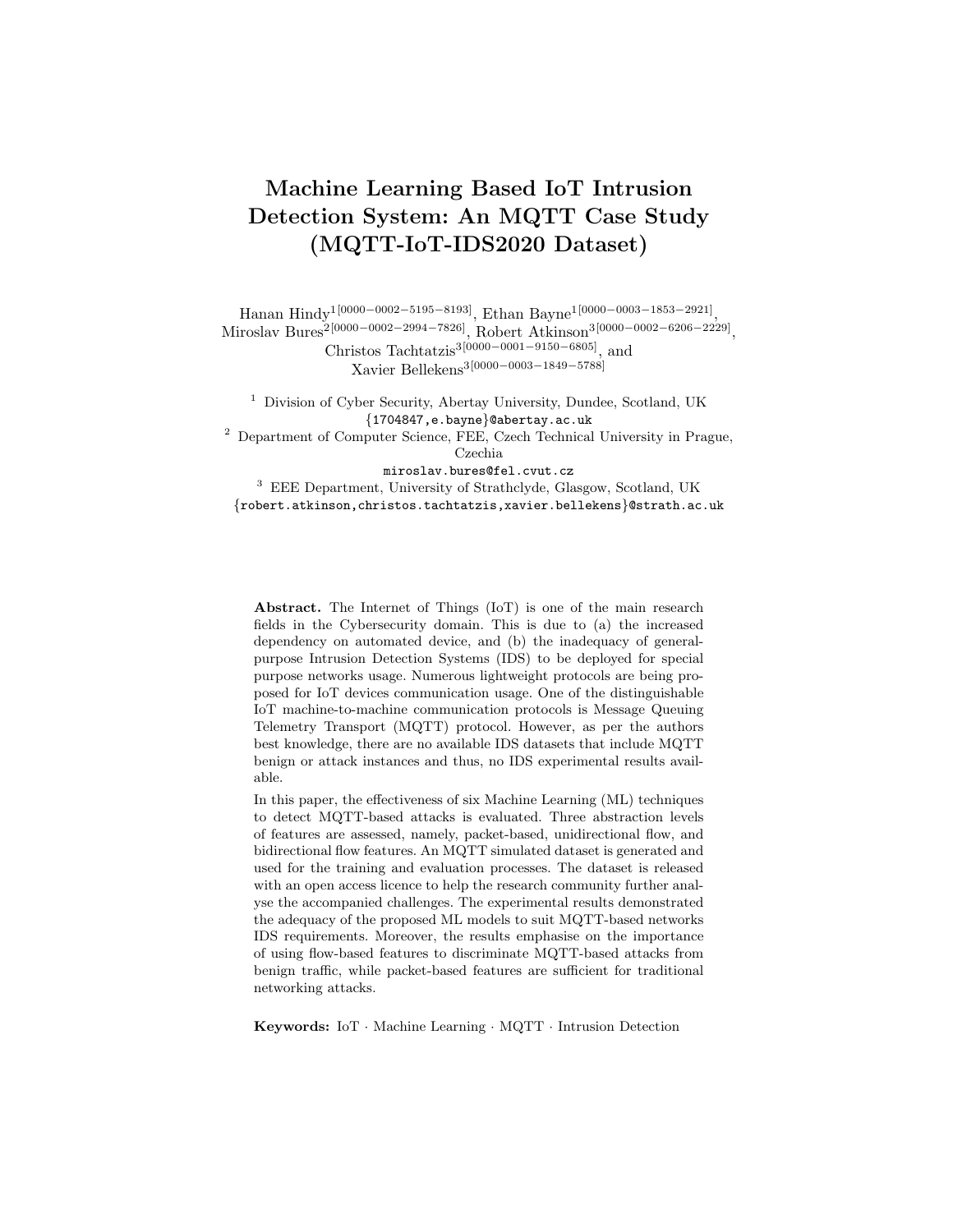### 1 Introduction

A large number of Internet of Things (IoT) devices and networks have been utilised over the past years for different usage scenarios [\[13\]](#page-14-0). These use-cases include healthcare [\[4\]](#page-13-0), smart cities [\[5\]](#page-13-1), supply chain [\[1\]](#page-13-2) and farming [\[3\]](#page-13-3). With this extended use of IoT, new protocols are being deployed [\[17\]](#page-14-1). One of the new prominent protocols used for machine-to-machine communication is MQTT [\[19\]](#page-14-2).

Harsha et al. [\[8\]](#page-13-4) discuss the different protocols used in various IoT networks, which include MQTT. The authors analyse the security risks associated with using MQTT. The authors results show that there are 53396 publicly available and accessible MQTT devices  $[8]$ . Their work, alongside the work by Dinculeană and Cheng [\[7\]](#page-13-5), emphasises on the need for robust detection techniques for MQTT attacks to overcome the security vulnerabilities.

As discussed in [\[10\]](#page-14-3), IoT Intrusion Detection Systems (IDS) have different requirements due to the uniqueness of the usage scenarios involved. IoT IDSs are required to be flexible, extendable, and built using real or simulated traffic suited for the intended usage [\[9\]](#page-13-6). However, publicly available IoT datasets are limited, thus limiting IoT IDS development [\[9\]](#page-13-6).

In this manuscript, we aim at proposing and evaluating different Machine Learning (ML) based MQTT IDS. The contributions of this paper are as follows:

- Generating a novel IoT -MQTT dataset and releasing it for public consumption.
- Analysing a novel MQTT dataset which includes both benign and attack scenarios.
- Evaluating the significance of using high-level (flow-based) features to build the IDS.
- Assessing the proposed model using six different ML techniques.
- Examining the different needs of MQTT-based versus generic attacks detection, which emphasise the special setup and, thus the needs of MQTT (IoT) networks.

The remainder of this paper is organised as follows; Section [2](#page-2-0) discusses the setup used for the dataset generation and provides an overview of the dataset and the extracted features. Section [3](#page-6-0) presents the results obtained by applying different ML techniques to detect attacks. Finally, the paper is concluded in Section [4.](#page-12-0)

# <span id="page-2-0"></span>2 Dataset

This section provides a description of the dataset gathered by the MQTT sensors simulation. The dataset is published<sup>[1](#page-2-1)</sup> in [\[12\]](#page-14-4). The dataset consists of five recorded scenarios; normal operation and four attack scenarios. The attacker performs four attack and each is recorded independently.

<span id="page-2-1"></span> $^{\rm 1}$  [https://ieee-dataport.org/open-access/mqtt-internet-things-intrusion](https://ieee-dataport.org/open-access/mqtt-internet-things-intrusion-detection-dataset)[detection-dataset](https://ieee-dataport.org/open-access/mqtt-internet-things-intrusion-detection-dataset)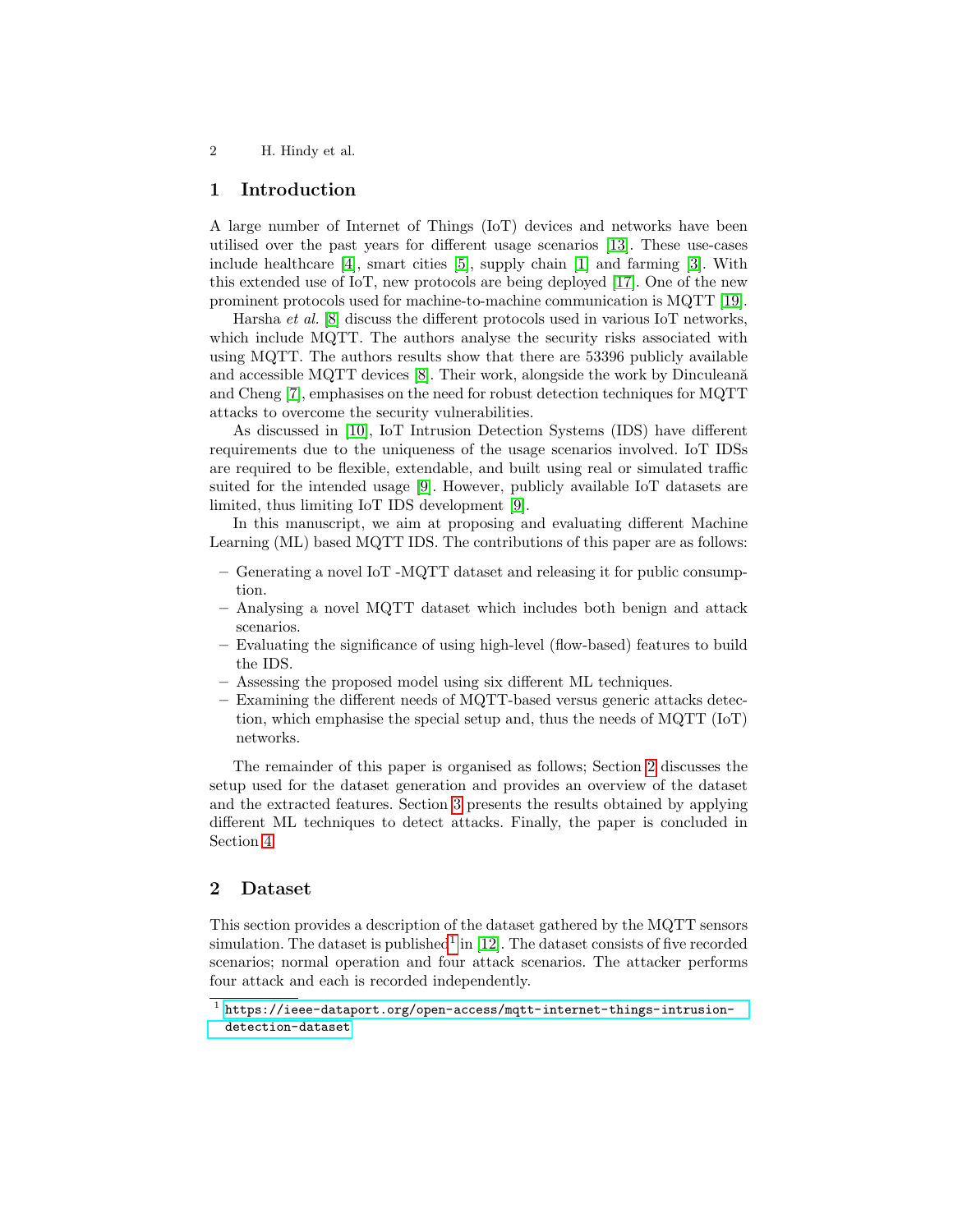The attack types are:

- $-$  Aggressive scan (Scan  $A$ )
- User Datagram Protocol (UDP) scan (Scan sU)
- Sparta SSH brute-force (Sparta)
- MQTT brute-force attack (MQTT BF)

The data is acquired using tcpdump. The packets are collected by recording Ethernet traffic and then exporting to pcap files. The following tools were used as follows:

- Virtual machines are used to simulate the network devices.
- Nmap is used for the scanning attacks.
- VLC is used to simulate the camera feed stream.
- MQTT-PWN [\[2\]](#page-13-7) is used for the MQTT brute-force attack.

Figure [1](#page-3-0) visualises the network components. The network consists of 12 MQTT sensors, a broker, a machine to simulate camera feed, and an attacker. During normal operation, all 12 sensors send randomised messages using the "Publish" MQTT command. The length of the messages is different between sensors to simulate different usage scenarios. The messages content is randomly generated. The camera feed is simulated using VLC media player which uses UDP stream. To further simulate a realistic scenario each of the network emulators drop packets with 0.2%, 1%, and 0.13%. During the four attack scenarios recording, the background normal operation was left in action. The operating systems of the different devices are as follows; Tiny Core Linux for the sensors, Ubuntu for the camera & camera feed server, and finally, Kali Linux for the hacker.

<span id="page-3-0"></span>

Fig. 1: MQTT Network Architecture [\[12\]](#page-14-4)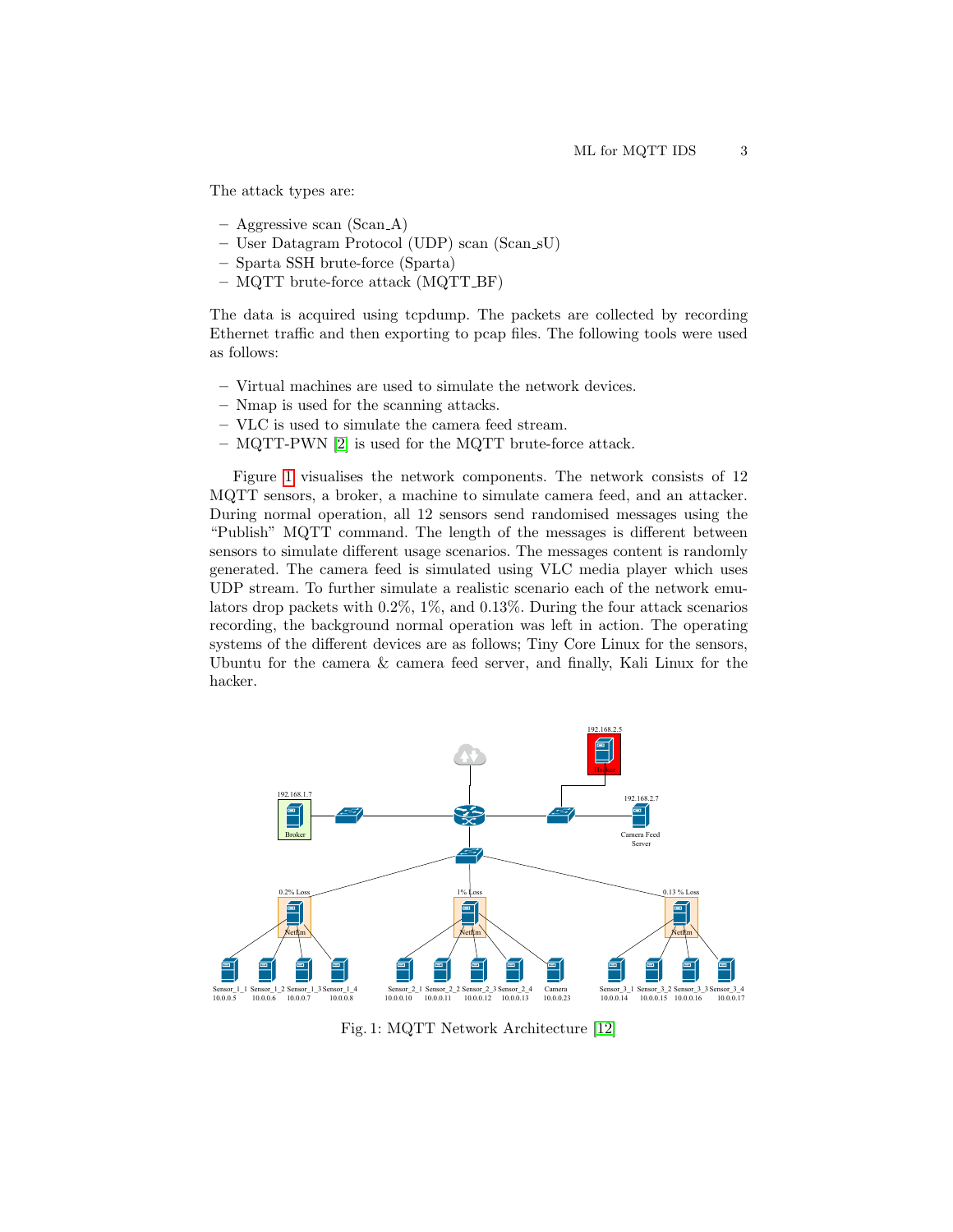The importance of this dataset is fourfold:

- The dataset simulates a realistic MQTT IoT network in a normal operation scenario.
- The dataset includes both generic networking scanning attacks, as well as, MQTT brute-force attack.
- Researchers can use this dataset to build and evaluate IoT Intrusion Detection Systems.
- The dataset is the first to include MQTT scenarios and attacks data.

The dataset is provided in its raw capture format (.pcap files), as well as processed features [\[12\]](#page-14-4). The features represent: (a) packet-based features, (b) Unidirectional-based features, and (c) bidirectional-based features [\[18\]](#page-14-5). Each feature set is used exclusively, as discussed in Section [3.](#page-6-0) The basic packet extracted features are listed in Table [1,](#page-4-0) fourth column. The feature list for unidirectional and bidirectional is listed in Table [1,](#page-4-0) columns five and six, respectively. It is important to note that for the bidirectional flows, some features (pointed as \*) have two values—one for the forward flow and one for the backward flow. The two features are recorded and distinguished by a prefix "fwd." for forward and "bwd." for backward [\[12\]](#page-14-4). Furthermore, the distribution of instances is listed in Table [2.](#page-6-1)

In order to avoid specific features influence, the following features are dropped. These features are source and destination IP addresses, protocol, and MQTT flags. The data is split into 75% and 25% for training and testing, respectively.

<span id="page-4-0"></span>

|                              | Data          |                                       | Packet | Uni- | $Bi-$ |
|------------------------------|---------------|---------------------------------------|--------|------|-------|
| Feature                      | Type          | Description                           |        | flow | flow  |
| ip_src                       | Text          | Source IP Address                     |        |      |       |
| ip_dest                      | Text          | Destination IP Address                |        |      |       |
| protocol                     | Text          | Last layer protocol                   |        |      |       |
| ttl                          | Integer       | Time to live                          |        |      |       |
| ip_len                       | Integer       | Packet Length                         |        |      |       |
| $ip\_\text{flag-df}$         | Binary        | Don't fragment IP flag                |        |      |       |
| ip_flag_mf                   | Binary        | More fragments IP flag                |        |      |       |
| ip_flag_rb                   | Binary        | Reserved IP flag                      |        |      |       |
| prt_src                      | Integer       | Source Port                           |        |      |       |
| $\text{prt\_dst}$            | Integer       | Destination Port                      |        |      |       |
| proto                        | Integer       | Transport Layer protocol<br>(TCP/UDP) |        |      |       |
| tcp_flag_res                 | Binary        | Reserved TCP flag                     |        |      |       |
| $tep_{\text{mag} \text{ns}}$ | Binary        | Nonce sum TCP flag                    |        |      |       |
| tcp_flag_cwr                 | Binary        | Congestion Window<br>Reduced TCP flag |        |      |       |
| tcp_flag_ecn                 | <b>Binary</b> | ECN Echo TCP flag                     |        |      |       |

Table 1: Features Description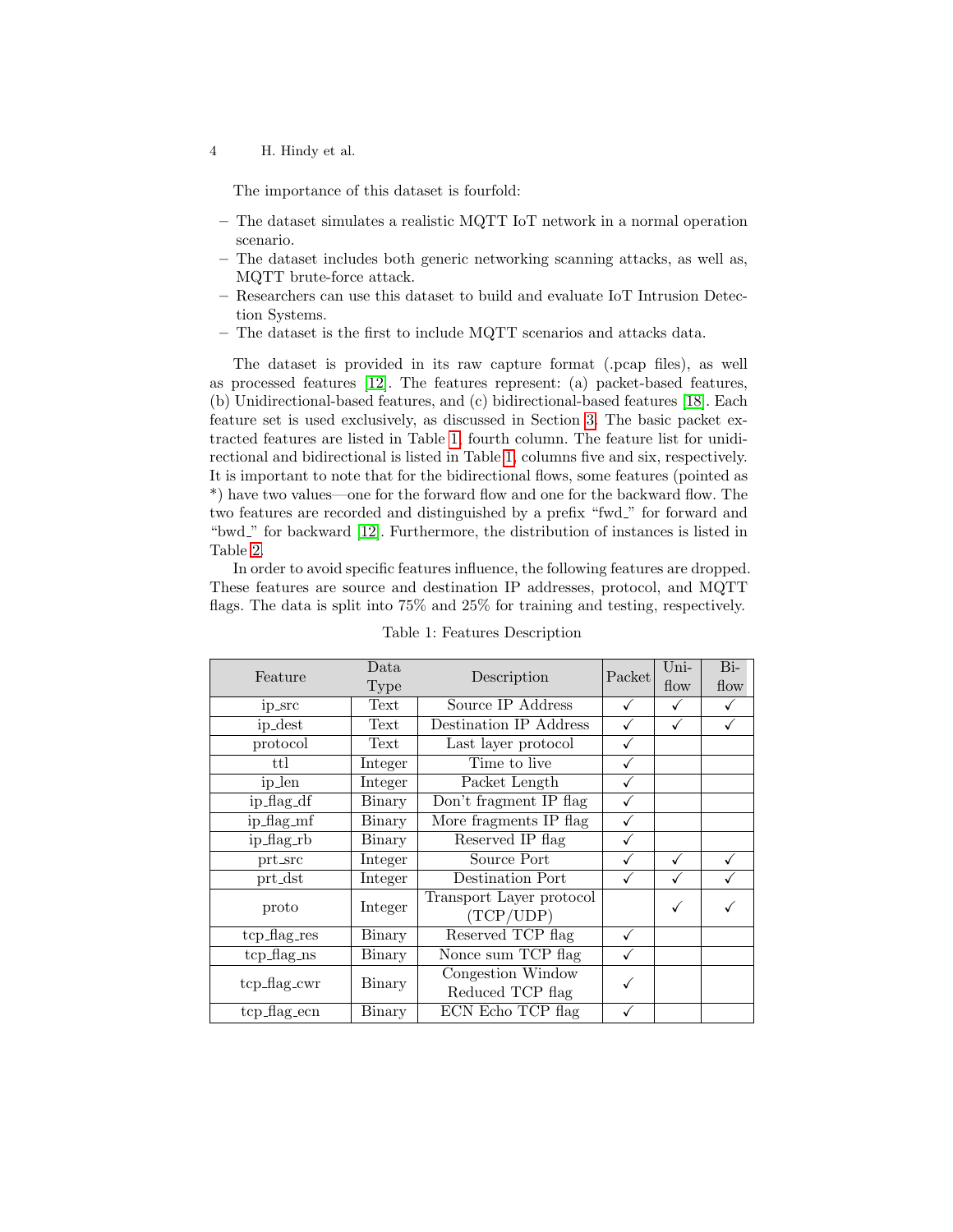|                           |               | Table 1 continued                                                          |                         |                         |                          |
|---------------------------|---------------|----------------------------------------------------------------------------|-------------------------|-------------------------|--------------------------|
| Feature                   | Data          | Description                                                                | Packet                  | Uni-                    | $\overline{\mathrm{Bi}}$ |
|                           | Type          |                                                                            |                         | flow                    | flow                     |
| tcp_flag_urg              | Binary        | Urgent TCP flag                                                            | $\checkmark$            |                         |                          |
| tcp_flag_ack              | Binary        | Acknowledgement TCP                                                        | $\checkmark$            |                         |                          |
|                           |               | flag                                                                       |                         |                         |                          |
| tcp_flag_push             | Binary        | Push TCP flag                                                              | $\overline{\checkmark}$ |                         |                          |
| tcp_flag_reset            | Binary        | Reset TCP flag                                                             | $\overline{\checkmark}$ |                         |                          |
| tcp_flag_syn              | <b>Binary</b> | Synchronization TCP flag                                                   | $\overline{\checkmark}$ |                         |                          |
| tcp_flag_fin              | <b>Binary</b> | Finish TCP flag                                                            | ✓                       |                         |                          |
| num <sub>-pkts</sub>      | Integer       | Number of Packets in the<br>flow                                           |                         | ✓                       | $\ast$                   |
| mean_iat                  | Decimal       | Average inter arrival time                                                 |                         | $\overline{\checkmark}$ | $\ast$                   |
|                           |               | Standard deviation of                                                      |                         |                         | $\ast$                   |
| std_iat                   | Decimal       | inter arrival time                                                         |                         | ✓                       |                          |
| min_iat                   | Decimal       | Minimum inter arrival                                                      |                         | ✓                       | $\ast$                   |
|                           |               | time                                                                       |                         |                         |                          |
| max_iat                   | Decimal       | Maximum inter arrival<br>time                                              |                         | ✓                       | $\ast$                   |
| num_bytes                 | Integer       | Number of bytes                                                            |                         | ✓                       | $\ast$                   |
| num_psh_flags             | Integer       | Number of push flag                                                        |                         | ✓                       | ₮                        |
| num_rst_flags             | Integer       | Number of reset flag                                                       |                         | $\overline{\checkmark}$ | $\ast$                   |
| num_urg_flags             | Integer       | Number of urgent flag                                                      |                         | ✓                       | ₮                        |
| mean_pkt_len              | Decimal       | Average packet length                                                      |                         | $\overline{\checkmark}$ | $\overline{\ast}$        |
|                           | Decimal       | Standard deviation packet                                                  |                         | ✓                       | $\ast$                   |
| std_pkt_len               |               | length                                                                     |                         |                         |                          |
| min_pkt_len               | Decimal       | Minimum packet length                                                      |                         | ✓                       | $\overline{\ast}$        |
| $max$ <sub>-pkt</sub> len | Decimal       | Maximum packet length                                                      |                         |                         | $\ast$                   |
| mqtt_messagetype          | Integer       | MQTT message type                                                          | ✓                       |                         |                          |
| mqtt_messagelength        | Binary        | MQTT message length                                                        | $\overline{\checkmark}$ |                         |                          |
| mqtt_flag_uname           | Binary        | User Name MQTT Flag                                                        | $\checkmark$            |                         |                          |
| mqtt_flag_passwd          | Binary        | Password MQTT flag                                                         | $\checkmark$            |                         |                          |
| mqtt_flag_retain          | Binary        | Will retain MQTT flag                                                      | $\checkmark$            |                         |                          |
| $mqtt$ $flag_qos$         | Integer       | Will QoS MQTT flag                                                         | $\overline{\checkmark}$ |                         |                          |
| mqtt_flag_willflag        | Binary        | Will flag MQTT flag                                                        | $\overline{\checkmark}$ |                         |                          |
| mqtt_flag_clean           | Binary        | Clean MQTT flag                                                            | $\checkmark$            |                         |                          |
| mqtt_flag_reserved        | Binary        | Reserved MQTT flag                                                         | ✓                       |                         |                          |
|                           |               | 1 if the instance                                                          |                         |                         |                          |
| is_attack                 | Binary        | represents an attack, 0                                                    | $\mathbf X$             | $\mathbf X$             | X                        |
|                           |               | otherwise.                                                                 |                         |                         |                          |
|                           |               | * represented as two features in the biflow features file (forward fwd and |                         |                         |                          |
|                           |               | backward bwd)                                                              |                         |                         |                          |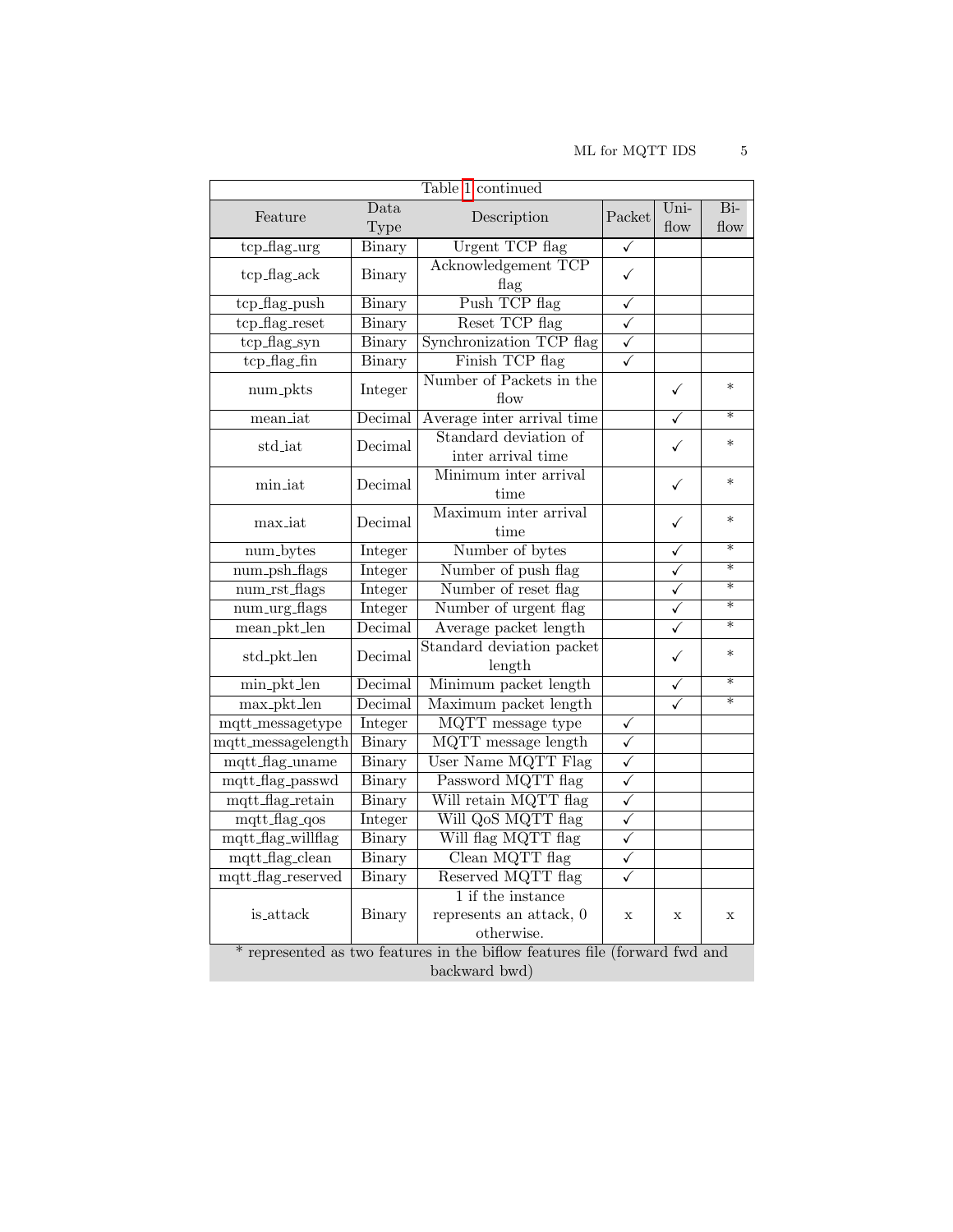<span id="page-6-1"></span>

|                  |           |            |             |             | таріс 4. Datastt пізтапса Distribution |             |             |
|------------------|-----------|------------|-------------|-------------|----------------------------------------|-------------|-------------|
|                  | pcap file |            | Number of   |             | Number of                              |             | Number of   |
| File Name        |           |            | Packets     |             | Uni-flow                               |             | Uni-flow    |
|                  | size      |            |             | Instances   |                                        |             | Instances   |
|                  |           | Benign     | Attack      | Benign      | Attack                                 | Benign      | Attack      |
| normal           | 192.5     | 1056230    | $\Omega$    | 171836      | 0                                      | 86008       | 0           |
|                  | MВ        | $(3.42\%)$ |             | $(59.01\%)$ |                                        | $(54.78\%)$ |             |
| $scan_A$         | 16.2 MB   | 70768      | 40624       | 11560       | 39797                                  | 5786        | 19907       |
| (aggressive)     |           |            | $(0.13\%)$  |             | (13.67%)                               |             | $(12.68\%)$ |
| scan_sU          | 41.3 MB   | 210819     | 22436       | 34409       | 22436                                  | 17230       | 22434       |
| $(\mathrm{UDP})$ |           |            | $(0.07\%)$  |             | $(7.71\%)$                             |             | $(14.29\%)$ |
|                  | 3.4 GB    | 947177     | 19728943    | 154175      | 28232                                  | 77202       | 14116       |
| sparta           |           |            | $(63.93\%)$ |             | $(9.7\%)$                              |             | $(8.99\%)$  |

Table 2: Dataset Instances Distribution

## <span id="page-6-0"></span>3 Experiments and Results

This section discusses the conducted experiments. Note that the code is available on a GitHub repository  $<sup>1</sup>$  $<sup>1</sup>$  $<sup>1</sup>$ .</sup>

Five-fold cross validation is used to evaluate each experiment. The metrics used for evaluation are as follows [\[9\]](#page-13-6): (a) Overall accuracy, as defined in equation [1,](#page-6-3) such that True Positive (TP) represents the attack instances correctly classified, True Negative (TN) represents the benign instances correctly classified, Positive (P) represents the number of attack instances and Negative (N) represents the total number of benign instance.

<span id="page-6-3"></span>
$$
Overall Accuracy = \frac{TP + TN}{P + N}
$$
\n(1)

For each class, Precision, Recall, and F1 Score are computed as shown in Equation [2,](#page-6-4) Equation [3,](#page-6-5) and Equation [4,](#page-6-6) respectively [\[9\]](#page-13-6). False Positive (FP) represents benign instances falsely classified as attack and False Negative (FN) represents the attack instances falsely classified as benign.

<span id="page-6-4"></span>
$$
Precision = \frac{TP}{TP + FP}
$$
 (2)

<span id="page-6-5"></span>
$$
Recall = \frac{TP}{TP + FN}
$$
\n<sup>(3)</sup>

<span id="page-6-6"></span>
$$
F1 = \frac{2TP}{2TP + FP + FN} \tag{4}
$$

Finally, the weighted average for precision, recall, and F1 score is calculated to demonstrate the overall performance.

Six ML techniques are employed for the classification purpose. The ML techniques are: Logistic Regression (LR), Gaussian Na¨ıve Bayes (NB) , k-Nearest

<span id="page-6-2"></span><sup>1</sup> [https://github.com/AbertayMachineLearningGroup/MQTT\\_ML](https://github.com/AbertayMachineLearningGroup/MQTT_ML)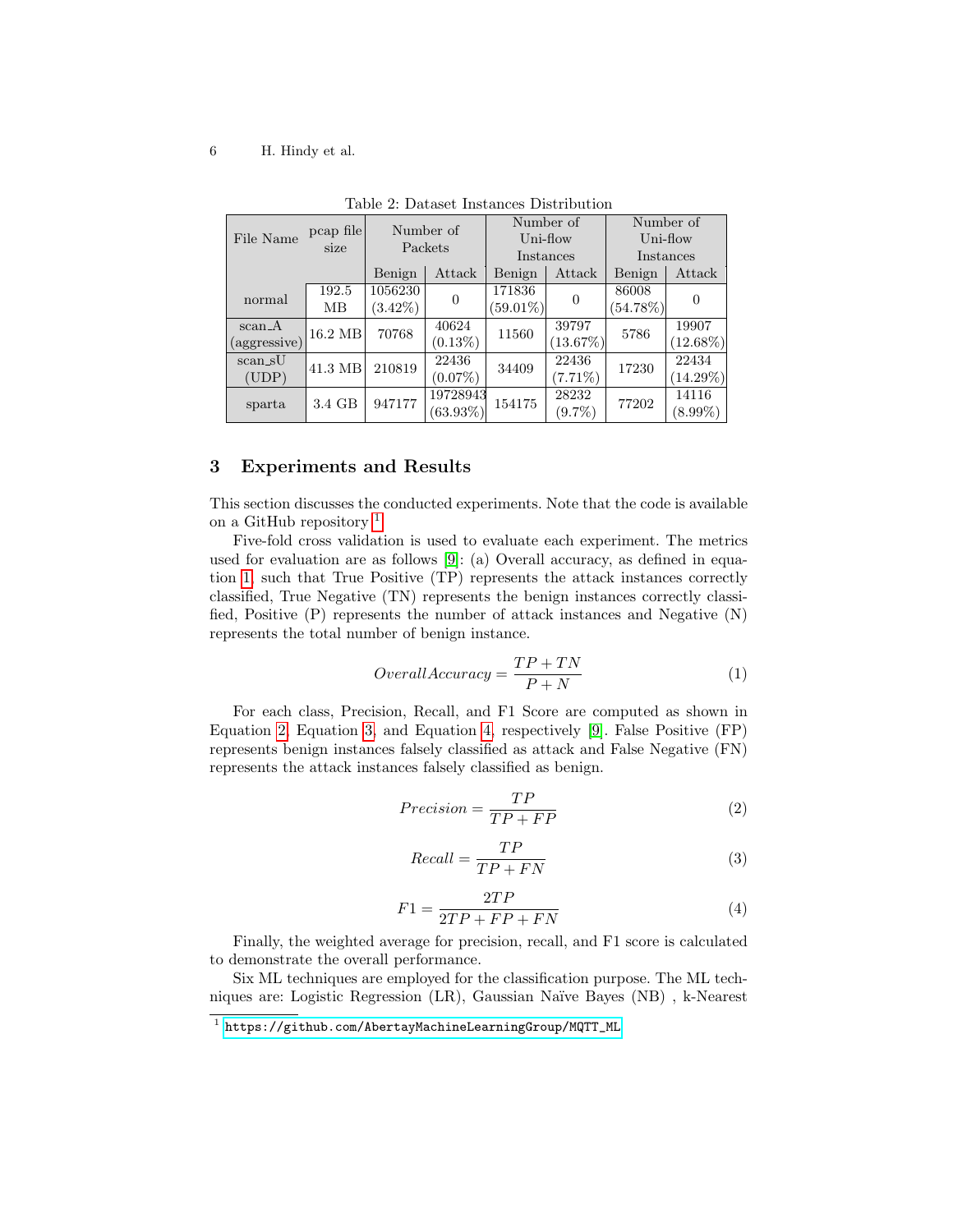Neighbours (k-NN) , Support Vector Machine (SVM) , Decision Trees (DT) and Random Forests (RF) [\[21\]](#page-14-6) [\[14\]](#page-14-7) [\[16\]](#page-14-8) [\[20\]](#page-14-9) [\[15\]](#page-14-10) [\[6\]](#page-13-8) [\[11\]](#page-14-11).

Table [3](#page-7-0) details the overall accuracy of each of the ML techniques with packet, unidirectional and bidirectional features. It can be observed the performance rise accompanying flow-based features, both unidirectional and bidirectional. This rise could further be visualised in Figure [2.](#page-7-1)

<span id="page-7-0"></span>

|                            |         | Features                     |         |
|----------------------------|---------|------------------------------|---------|
|                            | Packet  | Unidirectional Bidirectional |         |
| $_{LR}$                    | 78.87\% | 98.23\%                      | 99.44\% |
| $k-NN$                     | 69.13\% | 99.68%                       | 99.9%   |
| DT                         | 88.55%  | 99.96\%                      | 99.95%  |
| $R$ $F$                    | 65.39%  | 99.98%                       | 99.97%  |
| SVM (RBF Kernel)           | 77.4\%  | 97.96%                       | 96.61\% |
| NB                         | 81.15\% | 78\%                         | 97.55%  |
| <b>SVM</b> (Linear Kernel) | 66.69%  | 82.6%                        | 98.5%   |

Table 3: Overall detection accuracy

<span id="page-7-1"></span>

Fig. 2: Overall detection accuracy trend using different ML techniques

To further analyse the results, Table [4,](#page-9-0) Table [5](#page-10-0) and, Table [6](#page-11-0) show the detailed precision, recall, and F1-score for each of the classifiers. Each classifier is represented as a sub-table. Similar to Table [3,](#page-7-0) it is observed that the flow-based features are strongly enhance the results.

Furthermore, it is recognised that the Benign and the MQTT-BF attack are the two classes benefiting from flow features. This is reasoned by the fact that in IoT networks normal/benign operations are usually uncomplicated, due to their usage, requirements, and the nature of data of interest. Therefore, generic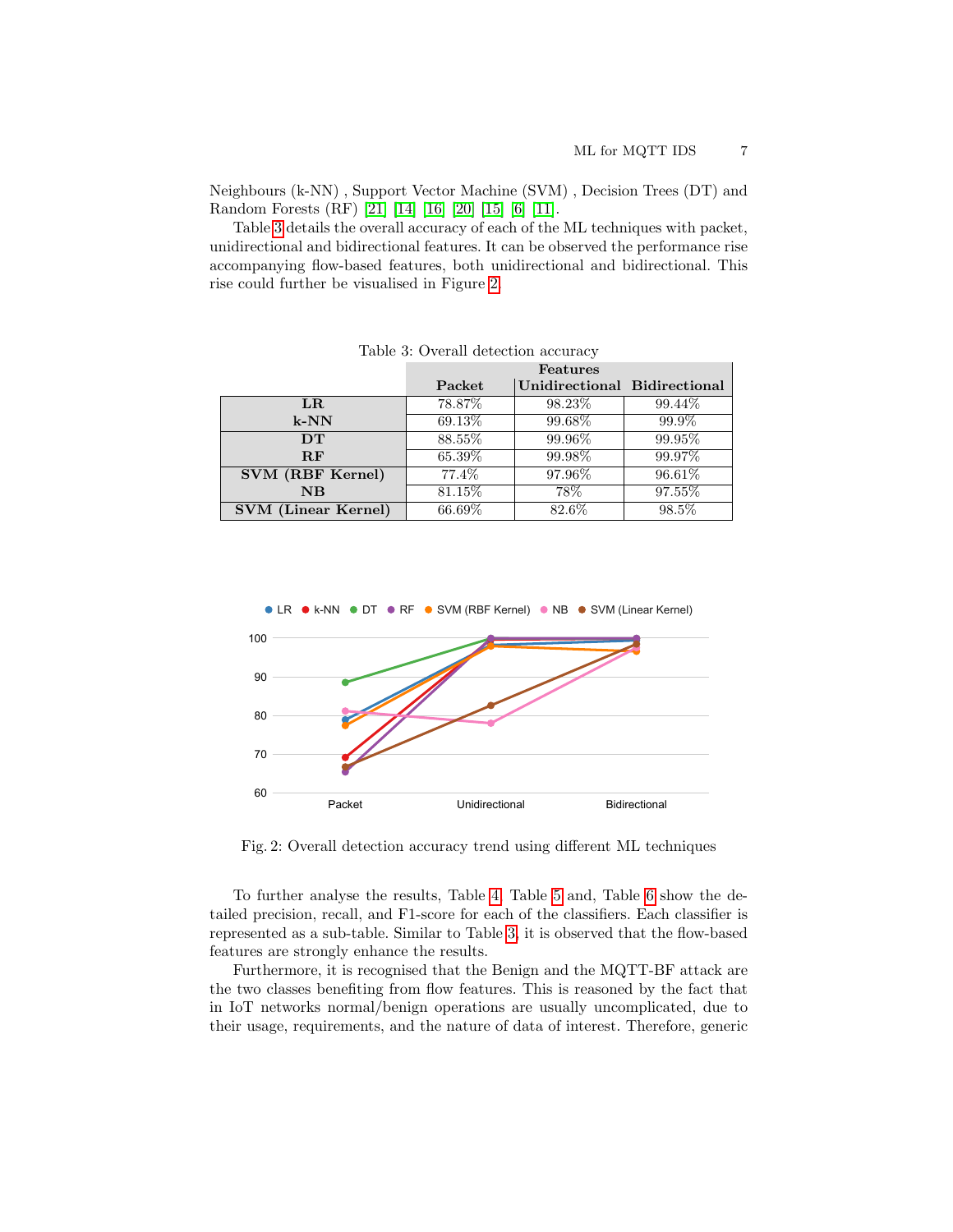attacks are quite distinctive. However, MQTT-based attacks have similar characteristics to benign MQTT communication. Since MQTT-based attacks rely on the available MQTT communication commands (i.e., publish, subscribe, etc), it is challenging to discriminate attacks from normal operations where the same commands are used. As a result, packet-based features in all the ML techniques were not suitable for benign and MQTT-BF classification. This observation could further be observed in the trends charts for benign class, MQTT BF class, and weighted average metrics in Figure [3,](#page-12-1) Figure [4](#page-12-2) and, Figure [5.](#page-12-3)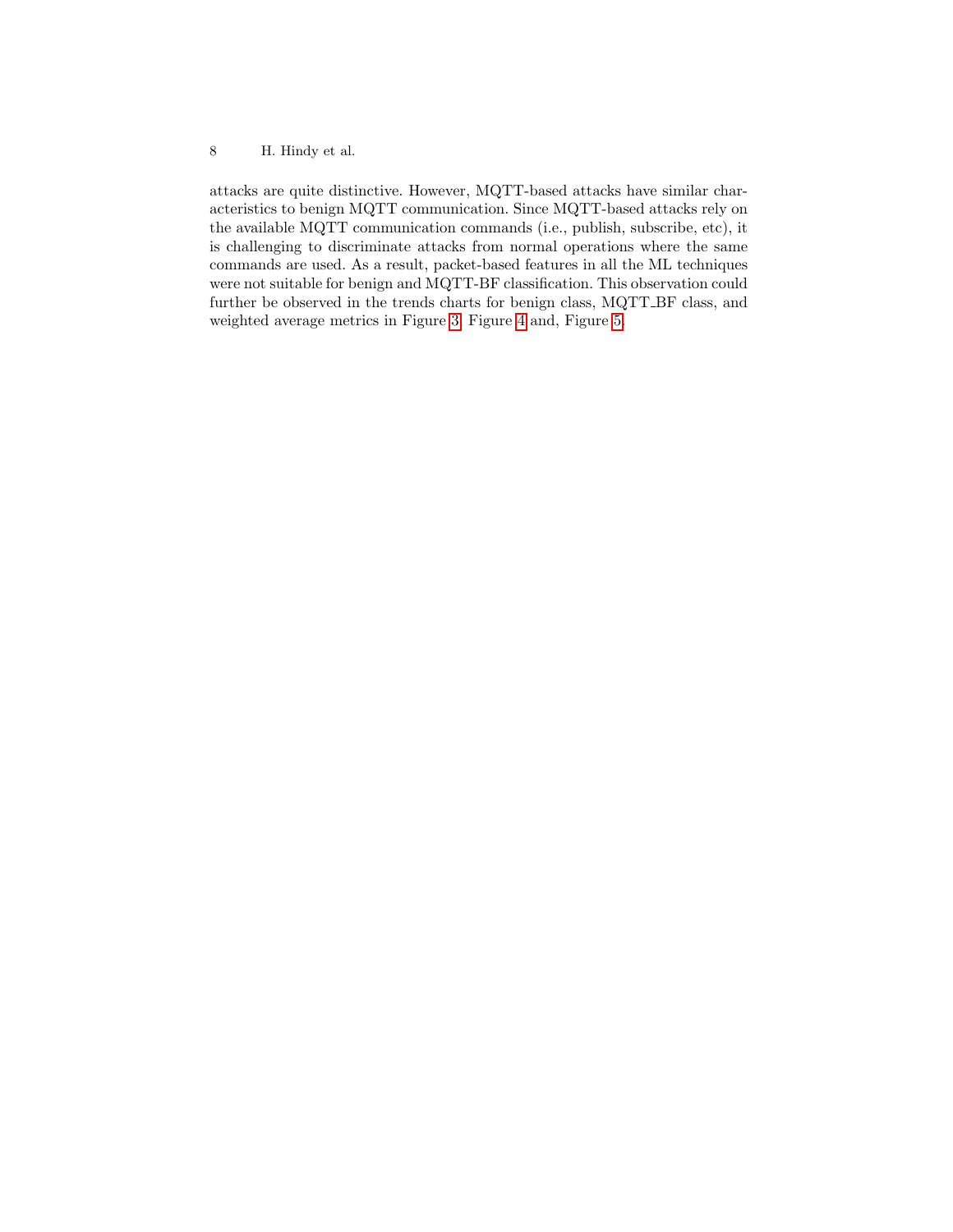| 99.23%<br>99.44%<br>98.99%<br>99.5%<br>97.2%<br>100%<br>ä<br>96.88%<br>99.53%<br>98.14%<br>$96.55\%$<br>82.39%<br>100%<br>$U$ ni<br>Packet<br>72.97%<br>98.77%<br>$92.03\%$<br>$99.1\%$<br>68.2%<br>$\frac{8}{2}$<br>99.41%<br>99.44%<br>98.95%<br>$97.21\%$<br>100%<br>100%<br>ä<br>99.82%<br>98.32%<br>$93.33\%$<br>98.39%<br>95.76%<br>100%<br>Uni<br>Packet<br>51.75%<br>99.34%<br>$98.39\%$<br>98.22%<br>70.4%<br>$\frac{8}{3}$<br>98.48%<br>99.58%<br>99.44%<br>$99.02\%$<br>97.25%<br>100%<br>ä | 99.77%<br>99.95%<br>99.86%<br>99.9%<br>100%<br>100%<br>ä<br>F <sub>1</sub> -score<br>99.91%<br>$99.96\%$<br>99.56%<br>99.68%<br>$99.27\%$<br>100%<br>Uni<br>Packet<br>99.99%<br>69.13%<br>$17.43\%$<br>$99.99\%$<br>25.84%<br>100%<br>99.59%<br>99.97%<br>$99.9\%$<br>99.9%<br>100%<br>100%<br>ä<br>Precision<br>98.85%<br>99.85%<br>$99.96\%$<br>99.82%<br>99.68%<br>100%<br>Uni<br>K-NN<br>Packet<br>99.99%<br>25.85%<br>69.13%<br>$99.99\%$<br>17.42%<br>$100\%$<br>99.95%<br>99.75%<br>99.9%<br>100%<br>100%<br>100%<br>ä |                         | $\operatorname{Recall}$ |        |           | Precision |          |        | F <sub>1</sub> -score |        |
|--------------------------------------------------------------------------------------------------------------------------------------------------------------------------------------------------------------------------------------------------------------------------------------------------------------------------------------------------------------------------------------------------------------------------------------------------------------------------------------------------------|-------------------------------------------------------------------------------------------------------------------------------------------------------------------------------------------------------------------------------------------------------------------------------------------------------------------------------------------------------------------------------------------------------------------------------------------------------------------------------------------------------------------------------|-------------------------|-------------------------|--------|-----------|-----------|----------|--------|-----------------------|--------|
|                                                                                                                                                                                                                                                                                                                                                                                                                                                                                                        |                                                                                                                                                                                                                                                                                                                                                                                                                                                                                                                               | Uni<br>Packet           |                         |        |           |           |          |        |                       |        |
|                                                                                                                                                                                                                                                                                                                                                                                                                                                                                                        |                                                                                                                                                                                                                                                                                                                                                                                                                                                                                                                               | 100%<br>$\Im$           |                         |        |           |           |          |        |                       |        |
|                                                                                                                                                                                                                                                                                                                                                                                                                                                                                                        |                                                                                                                                                                                                                                                                                                                                                                                                                                                                                                                               | 70.87%<br>86.45%        |                         |        |           |           |          |        |                       |        |
|                                                                                                                                                                                                                                                                                                                                                                                                                                                                                                        |                                                                                                                                                                                                                                                                                                                                                                                                                                                                                                                               | 98.03%<br>$98.21\%$     |                         |        |           |           |          |        |                       |        |
|                                                                                                                                                                                                                                                                                                                                                                                                                                                                                                        |                                                                                                                                                                                                                                                                                                                                                                                                                                                                                                                               | 100%<br>100%            |                         |        |           |           |          |        |                       |        |
|                                                                                                                                                                                                                                                                                                                                                                                                                                                                                                        |                                                                                                                                                                                                                                                                                                                                                                                                                                                                                                                               | 99.25%<br>100%          |                         |        |           |           |          |        |                       |        |
|                                                                                                                                                                                                                                                                                                                                                                                                                                                                                                        |                                                                                                                                                                                                                                                                                                                                                                                                                                                                                                                               | 98.23%<br>78.87%        |                         |        |           |           |          |        |                       |        |
|                                                                                                                                                                                                                                                                                                                                                                                                                                                                                                        |                                                                                                                                                                                                                                                                                                                                                                                                                                                                                                                               |                         |                         |        |           |           |          |        |                       |        |
|                                                                                                                                                                                                                                                                                                                                                                                                                                                                                                        |                                                                                                                                                                                                                                                                                                                                                                                                                                                                                                                               | $\operatorname{Recall}$ |                         |        |           |           |          |        |                       |        |
|                                                                                                                                                                                                                                                                                                                                                                                                                                                                                                        |                                                                                                                                                                                                                                                                                                                                                                                                                                                                                                                               | Uni<br>Packet           |                         |        |           |           |          |        |                       |        |
|                                                                                                                                                                                                                                                                                                                                                                                                                                                                                                        |                                                                                                                                                                                                                                                                                                                                                                                                                                                                                                                               | 99.69%<br>$17.43\%$     |                         |        |           |           |          |        |                       |        |
|                                                                                                                                                                                                                                                                                                                                                                                                                                                                                                        |                                                                                                                                                                                                                                                                                                                                                                                                                                                                                                                               | 99.97%<br>99.99%        |                         |        |           |           |          |        |                       |        |
|                                                                                                                                                                                                                                                                                                                                                                                                                                                                                                        |                                                                                                                                                                                                                                                                                                                                                                                                                                                                                                                               | 99.96%<br>$99.99\%$     |                         |        |           |           |          |        |                       |        |
|                                                                                                                                                                                                                                                                                                                                                                                                                                                                                                        |                                                                                                                                                                                                                                                                                                                                                                                                                                                                                                                               | 100%<br>100%            |                         |        |           |           |          |        |                       |        |
|                                                                                                                                                                                                                                                                                                                                                                                                                                                                                                        |                                                                                                                                                                                                                                                                                                                                                                                                                                                                                                                               | 99.3%<br>25.84%         |                         |        |           |           |          |        |                       |        |
|                                                                                                                                                                                                                                                                                                                                                                                                                                                                                                        |                                                                                                                                                                                                                                                                                                                                                                                                                                                                                                                               | 99.68%<br>69.13%        |                         |        |           |           |          |        |                       |        |
|                                                                                                                                                                                                                                                                                                                                                                                                                                                                                                        |                                                                                                                                                                                                                                                                                                                                                                                                                                                                                                                               |                         |                         |        |           |           |          |        |                       |        |
| $\Gamma$                                                                                                                                                                                                                                                                                                                                                                                                                                                                                               |                                                                                                                                                                                                                                                                                                                                                                                                                                                                                                                               | Recall                  |                         |        |           | Precision |          |        | F <sub>1-score</sub>  |        |
|                                                                                                                                                                                                                                                                                                                                                                                                                                                                                                        |                                                                                                                                                                                                                                                                                                                                                                                                                                                                                                                               | Uni<br>Packet           |                         | ä      | Packet    | Uni       | ä        | Packet | Uni                   | ä      |
|                                                                                                                                                                                                                                                                                                                                                                                                                                                                                                        |                                                                                                                                                                                                                                                                                                                                                                                                                                                                                                                               | 99.92%<br>69.29%        |                         | 99.88% | $69.39\%$ | 99.92%    | 99.91%   | 69.34% | 99.92%                | 99.9%  |
|                                                                                                                                                                                                                                                                                                                                                                                                                                                                                                        |                                                                                                                                                                                                                                                                                                                                                                                                                                                                                                                               | 100%<br>100%            |                         | 100%   | 99.98%    | 99.95%    | $99.9\%$ | 99.99% | 99.97%                | 99.95% |

<span id="page-9-0"></span>LR

| $\sim$ | 55%<br>$\frac{8}{3}$ | <b>CCCC</b><br>ì | C <sub>F</sub><br>Š              | 550%<br>ू<br>∝                                                                            | 0.007<br>I<br>Ì                 | 0.050                               | .54% | nn neW | <b>UED</b><br>č |
|--------|----------------------|------------------|----------------------------------|-------------------------------------------------------------------------------------------|---------------------------------|-------------------------------------|------|--------|-----------------|
| verage | $\ddot{ }$<br>ċ<br>ż | Ş                | $\ddot{\phantom{0}}$<br>$\vdots$ | $\frac{5}{2}$<br>$\frac{1}{2}$                                                            | 3.97<br>١                       | Ś<br>sic.<br>5<br>j                 |      | 3.     | C<br>3          |
|        |                      |                  | Iable                            | $\frac{1}{2}$<br><sup>1</sup><br>ś<br>ı<br>$\overline{\phantom{a}}$<br>J<br>.<br>ਚਾਂ<br>J | ì<br>i<br>Š<br>j<br>j<br>J<br>Ï | 5<br>Ï<br>ļ<br>$\ddot{\phantom{a}}$ |      |        |                 |

Scan A

 $\frac{\text{Sparta}}{\text{MQTTBF}}\\ \text{Weighted}}\\ \text{Average}$ 

 $\frac{100\%}{100\%}$   $\frac{100\%}{100\%}$   $\frac{100\%}{100\%}$   $\frac{99.95\%}{100\%}$   $\frac{99.95\%}{100\%}$   $\frac{99.95\%}{100\%}$   $\frac{99.95\%}{100\%}$  $\text{Scam\_sU} = \frac{99.98\%}{100\%} = \frac{100\%}{100\%} = \frac{100\%}{100\%} = \frac{100\%}{100\%} = \frac{99.99\%}{99.96\%} = \frac{100\%}{100\%}$  $\text{Sparta}$   $100\%$   $100\%$   $100\%$   $100\%$   $100\%$   $100\%$   $100\%$   $100\%$   $100\%$   $100\%$   $100\%$   $100\%$  $\mathrm{MQTT}\,\mathrm{BF} \,\,\,\,\,\, 72.56\% \,\,\,\,\,\,\,\,\,\, 99.95\% \,\,\,\,\,\,\,\,\,\,\,\,\, 99.93\% \,\,\,\,\,\,\,\,\,\,\,\,\,\,\,\, 99.93\% \,\,\,\,\,\,\,\,\,\,\, 99.93\% \,\,\,\,\,\,\,\,\,\, 99.93\% \,\,\,\,\,\,\,\,\,\, 99.93\%$ 

 $\overline{100\%}$  $100\%$ 

 $\,$  ML for MQTT IDS  $\,$   $\,$   $\,$   $\,$  9  $\,$ 

 $99.96\%$ 

 $88.54\%$ 

 $99.95\%$ 

 $99.96\%$ 

 $88.55\%$  $72.47\%$ 

 $99.95\%$ 

 $99.96\%$ 

 $88.55\%$ 

 $99.93%$  $99.95\%$ 

 $99.95\%$ 

 $\frac{100\%}{72.51\%}$ 09.99%

 $\frac{100\%}{99.93\%}$ 

 $\frac{100\%}{100\%}$ 

 $\frac{100\%}{100\%}$ 

 $\frac{100\%}{99.95\%}$ 

 $\frac{100\%}{72.56\%}$ 

 $99.91\%$ 

99.98%

 $\overline{100\%}$ 

 $\overline{100\%}$  $100\%$ 

89.96%  $100\%$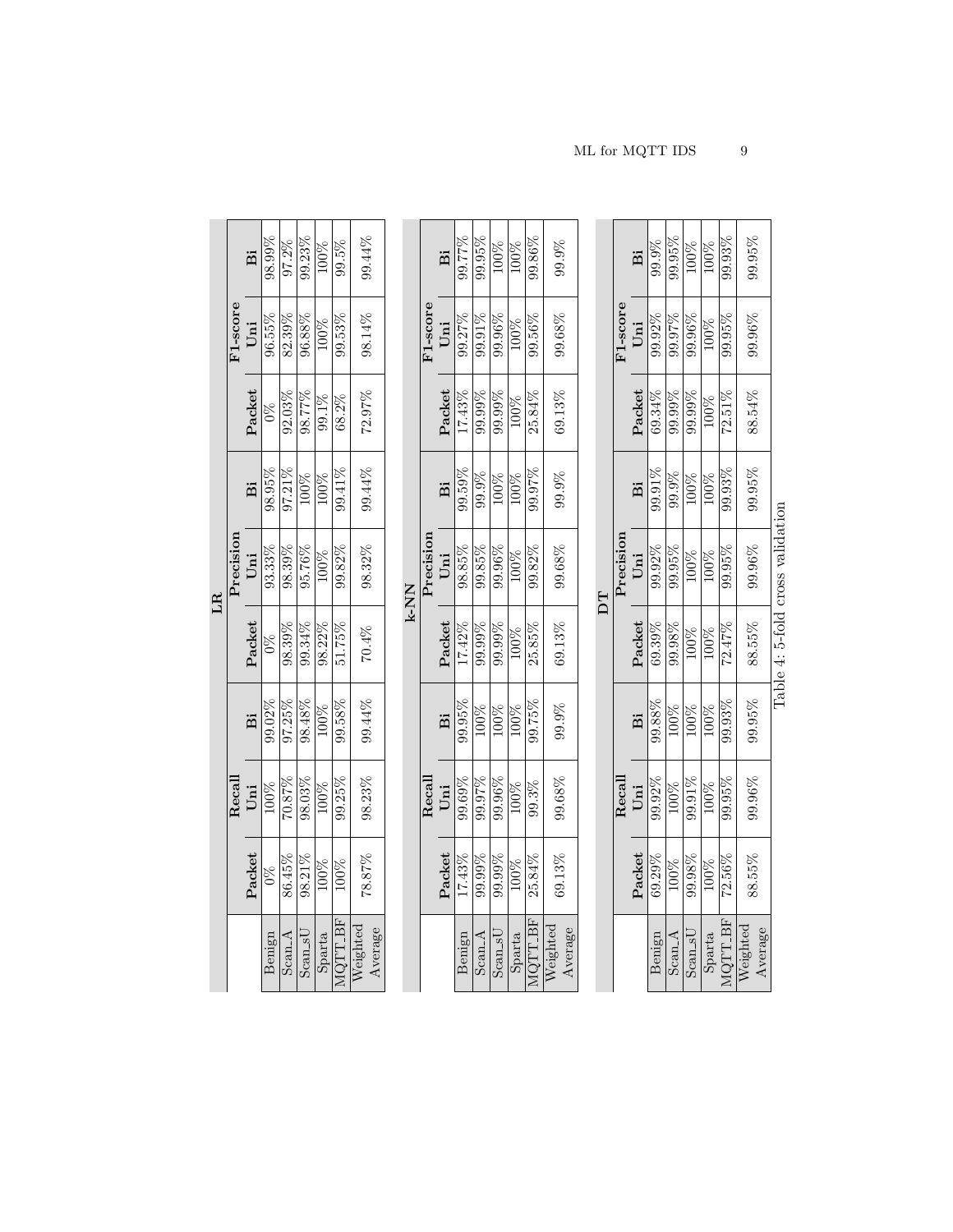<span id="page-10-0"></span>

|                        |           |           |           |           | $\mathbf{R}^{\mathbf{F}}$ |           |           |                       |           |
|------------------------|-----------|-----------|-----------|-----------|---------------------------|-----------|-----------|-----------------------|-----------|
|                        |           | Recal     |           |           | Precision                 |           |           | F <sub>1-score</sub>  |           |
|                        | Packet    | $U$ ni    | Bi        | Packet    | $U$ ni                    | Βi        | Packet    | $U$ ni                | Bi        |
| Benign                 | $9.34\%$  | 99.96%    | $99.93\%$ | $8.99\%$  | 99.94%                    | $99.95\%$ | $9.16\%$  | $99.95\%$             | 99.94%    |
| Scan <sub>A</sub>      | 100%      | 100%      | 100%      | 99.98%    | 99.95%                    | 99.95%    | $99.99\%$ | 99.97%                | 99.98%    |
| $Scan$ <sub>-S</sub> U | 99.98%    | 99.91%    | 99.96%    | 99.99%    | 100%                      | 100%      | 99.99%    | 99.96%                | 99.98%    |
| Sparta                 | 100%      | 100%      | 100%      | 100%      | 100%                      | 100%      | 100%      | 100%                  | $100\%$   |
| MQTT_BF                | 15.15%    | 99.96%    | 99.97%    | 15.69%    | 99.98%                    | 99.96%    | 15.42%    | 99.97%                | 99.97%    |
| Weighted<br>Average    | 65.39%    | 99.98%    | 99.97%    | 65.44%    | 99.98%                    | 99.97%    | 65.41%    | 99.98%                | 99.97%    |
|                        |           |           |           |           | SVM (RBF Kernel)          |           |           |                       |           |
|                        |           | Recall    |           |           | Precision                 |           |           | F <sub>1-score</sub>  |           |
|                        | Packet    | Uni       | ä         | Packet    | Uni                       | ä         | Packet    | $U$ ni                | ä         |
| Benign                 | $30.23\%$ | 100%      | 100%      | $28.13\%$ | 92.67%                    | 87.13%    | $28.8\%$  | $96.19\%$             | 93.12%    |
| $\operatorname{ScanA}$ | 83.8%     | 70.16%    | $42.13\%$ | 99.99%    | 96.18%                    | 99.88%    | $91.18\%$ | 81.13%                | 59.22%    |
| $Scan$ sU              | $92.33\%$ | 99.96%    | 100%      | 99.74%    | 93.01%                    | 94.34%    | 95.89%    | 96.36%                | $97.09\%$ |
| Sparta                 | 100%      | 100%      | 100%      | 91.17%    | 100%                      | 100%      | 95.38%    | 100%                  | 100%      |
| MQTT_BF                | $72.42\%$ | 98.44%    | 98.3%     | 53.56%    | 100%                      | 100%      | 59.53%    | 99.22%                | 99.14%    |
| Weighted<br>Average    | 77.4%     | 97.96%    | 96.61%    | 74.35%    | 98.05%                    | 97.02%    | 74.89%    | 97.87%                | 96.15%    |
|                        |           |           |           |           |                           |           |           |                       |           |
|                        |           |           |           |           | $\overline{AB}$           |           |           |                       |           |
|                        |           | Recal     |           |           | Precision                 |           |           | F <sub>1</sub> -score |           |
|                        | Packet    | Uni       | ä         | Packet    | Uni                       | ä         | Packet    | Uni                   | ä         |
| Benign                 | $10.62\%$ | 1.13%     | 99.96%    | 9.9%      | 97.68%                    | $93.56\%$ | $10.25\%$ | 2.24%                 | 96.65%    |
| Scan <sub>A</sub>      | $100\%$   | 99.25%    | $66.41\%$ | 99.23%    | 18.28%                    | $100\%$   | $99.61\%$ | $30.88\%$             | $79.81\%$ |
| $_{\rm{Scan}$          | 99.52%    | 97.76%    | 100%      | 100%      | 98.79%                    | 98.52%    | 99.76%    | 98.27%                | 99.25%    |
| Sparta                 | 99.84%    | 100%      | 100%      | 100%      | 100%                      | 100%      | 99.92%    | 100%                  | 100%      |
| MQTT_BF                | 90.27%    | 97.78%    | 100%      | 53.15%    | 100%                      | 97.05%    | 65.84%    | 98.88%                | 98.5%     |
| Weighted<br>Average    | 81.15%    | $^{78\%}$ | $97.55\%$ | 73.29%    | 95.43%                    | 98.37%    | 75.99%    | $75.26\%$             | 97.77%    |

| $\sum_{i=1}^{n}$<br>ra linda<br>Ĩ. |
|------------------------------------|
| CTOSS                              |
| $5-folq$                           |
| ∹<br>i                             |
| Table                              |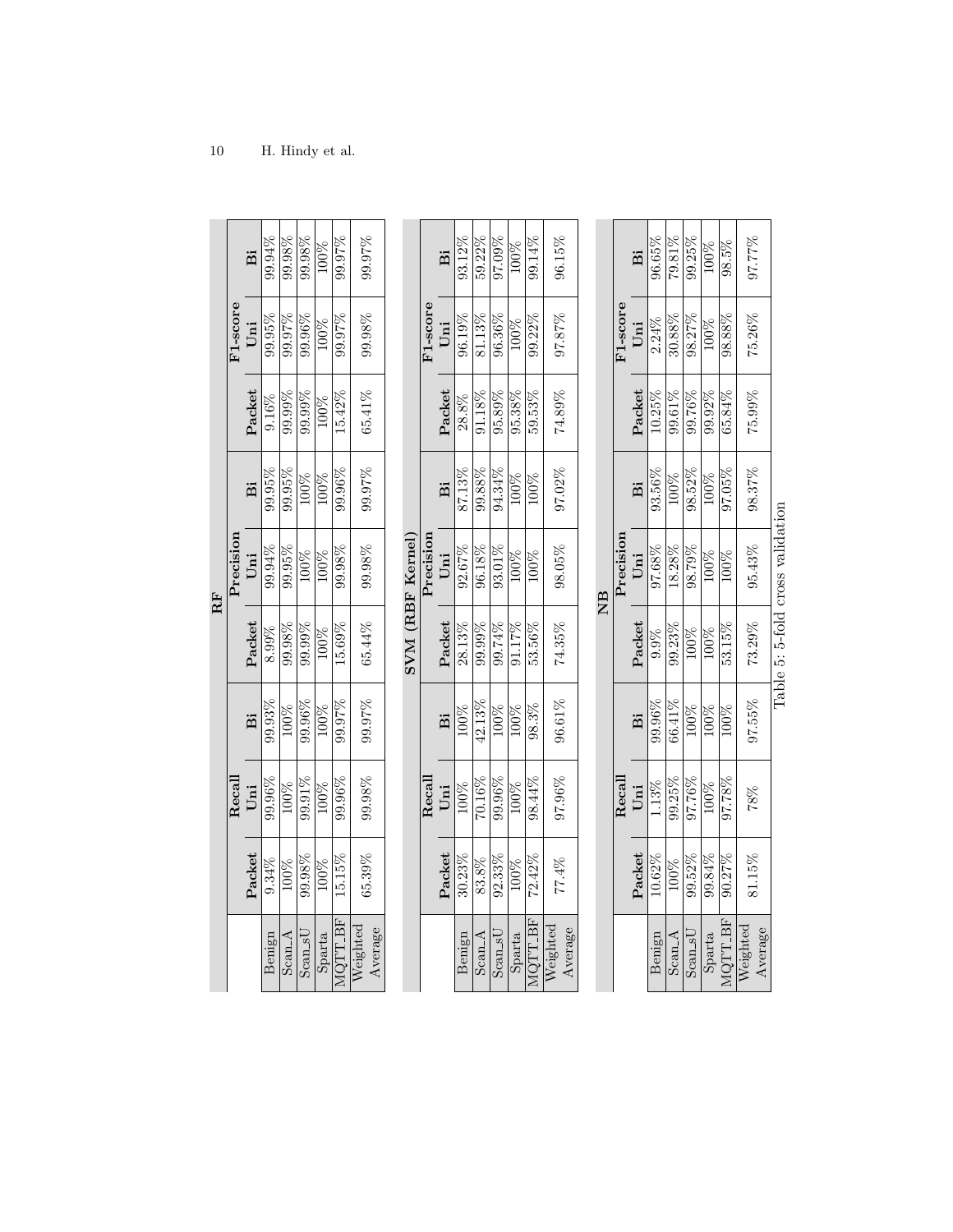<span id="page-11-0"></span>

|                                                        |                           |                                                                                                                                                                     |                                               |                                                          | SVM (Linear Kernel)                                  |                                    |                                                                 |                           |                           |
|--------------------------------------------------------|---------------------------|---------------------------------------------------------------------------------------------------------------------------------------------------------------------|-----------------------------------------------|----------------------------------------------------------|------------------------------------------------------|------------------------------------|-----------------------------------------------------------------|---------------------------|---------------------------|
|                                                        |                           | Recall                                                                                                                                                              |                                               |                                                          | Precision                                            |                                    |                                                                 | F <sub>1-score</sub>      |                           |
|                                                        | Packet                    |                                                                                                                                                                     | ä                                             |                                                          |                                                      | ä                                  | Packet                                                          | Uni $\,$                  | ä                         |
| Benign                                                 | $\frac{57.34\%}{83.28\%}$ | $\begin{array}{c} \textbf{Uni} \\ \textbf{99.84\%} \\ \textbf{68.23\%} \\ \textbf{60.31\%} \\ \textbf{60.37\%} \\ \textbf{60.37\%} \\ \textbf{97.79\%} \end{array}$ |                                               | $\frac{\textbf{Packet}}{27.8\%}\ \frac{27.8\%}{70.42\%}$ | $\frac{\text{Uni}}{58.95\%}$                         | 97.45%                             |                                                                 | $73.82\%$                 |                           |
|                                                        |                           |                                                                                                                                                                     |                                               |                                                          |                                                      |                                    |                                                                 |                           |                           |
| $\frac{\text{Scan}\,\text{A}}{\text{Scan}\,\text{sU}}$ |                           |                                                                                                                                                                     | 89.26%<br>80.76%<br>80.76%<br>80.71%<br>80.82 |                                                          | $\frac{268866}{10.71\%}$<br>$\frac{261202}{10.71\%}$ | 03.44%<br>03.77%<br>000%<br>09.55% | $\frac{37.38\%}{16.92\%}\ \frac{1}{16.98\%}\ \frac{1}{20.84\%}$ | $\frac{67.5\%}{61.91\%}$  | $\frac{98.32\%}{87.01\%}$ |
|                                                        | 87.64%<br>24.89%          |                                                                                                                                                                     |                                               | $\frac{97.62\%}{43.3\%}$                                 |                                                      |                                    |                                                                 | $\frac{74.61\%}{98.83\%}$ | 09.99%<br>99.13%          |
| MQTT_BF<br>Weighted                                    |                           |                                                                                                                                                                     |                                               |                                                          |                                                      |                                    |                                                                 |                           |                           |
| Average                                                | 66.69%                    | 82.6%                                                                                                                                                               | 98.5%                                         | 65.42%                                                   | 88.9%                                                | 98.66%                             | 60.4%                                                           | 82.42%                    | 98.46%                    |
|                                                        |                           |                                                                                                                                                                     |                                               | Table 6: 5-fold cross validation                         |                                                      |                                    |                                                                 |                           |                           |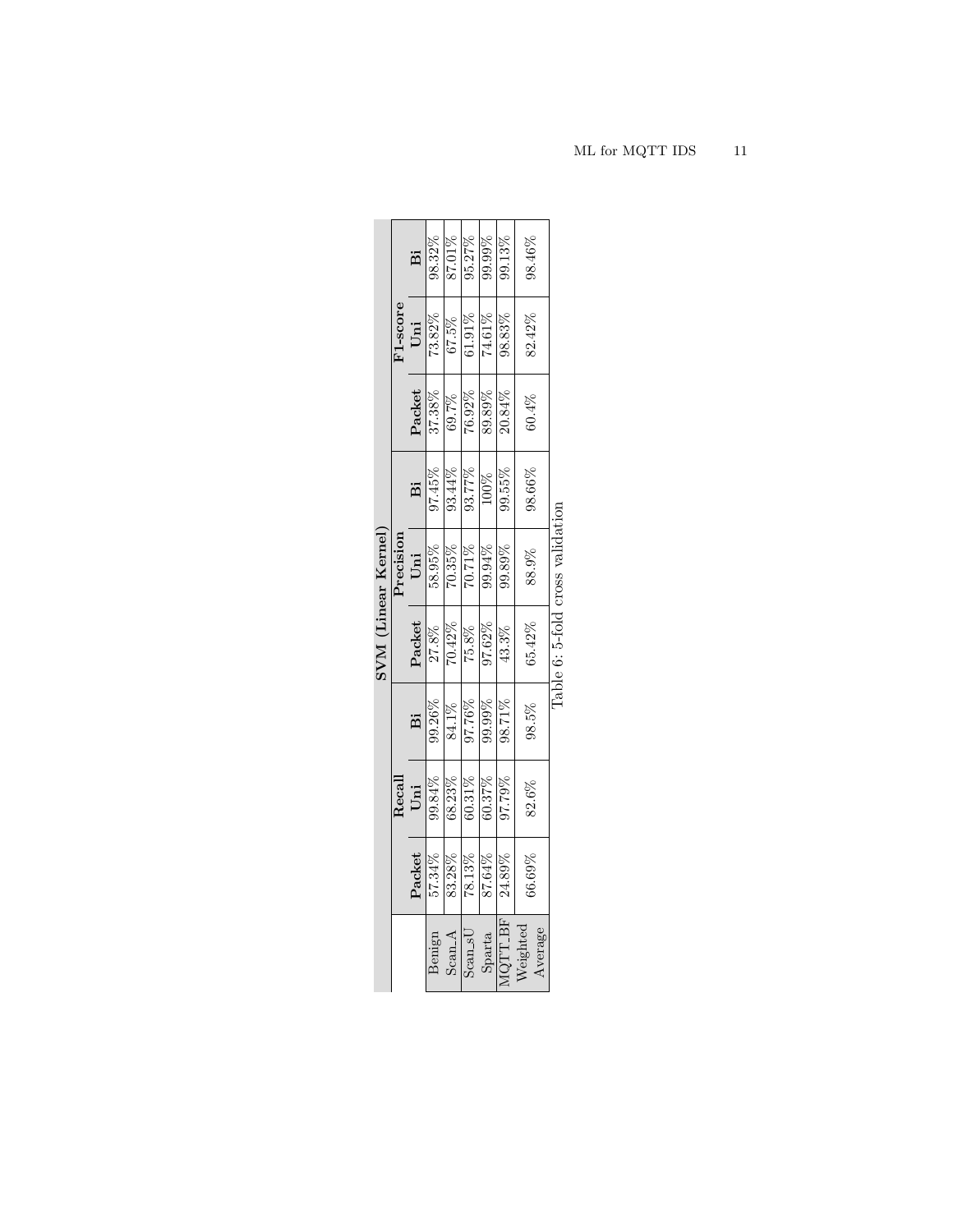

<span id="page-12-1"></span>



<span id="page-12-2"></span>

Fig. 4: MQTT BF Class Trends

<span id="page-12-3"></span>



# <span id="page-12-0"></span>4 Conclusion and Future Work

This work aims at exploring the different challenges and requirements for building IDS for IoT models, using an MQTT network as a case study. This paper evaluates six different ML techniques as attack classifiers. A simulated MQTT network was used for data collection to simulate a real-life setup. Using the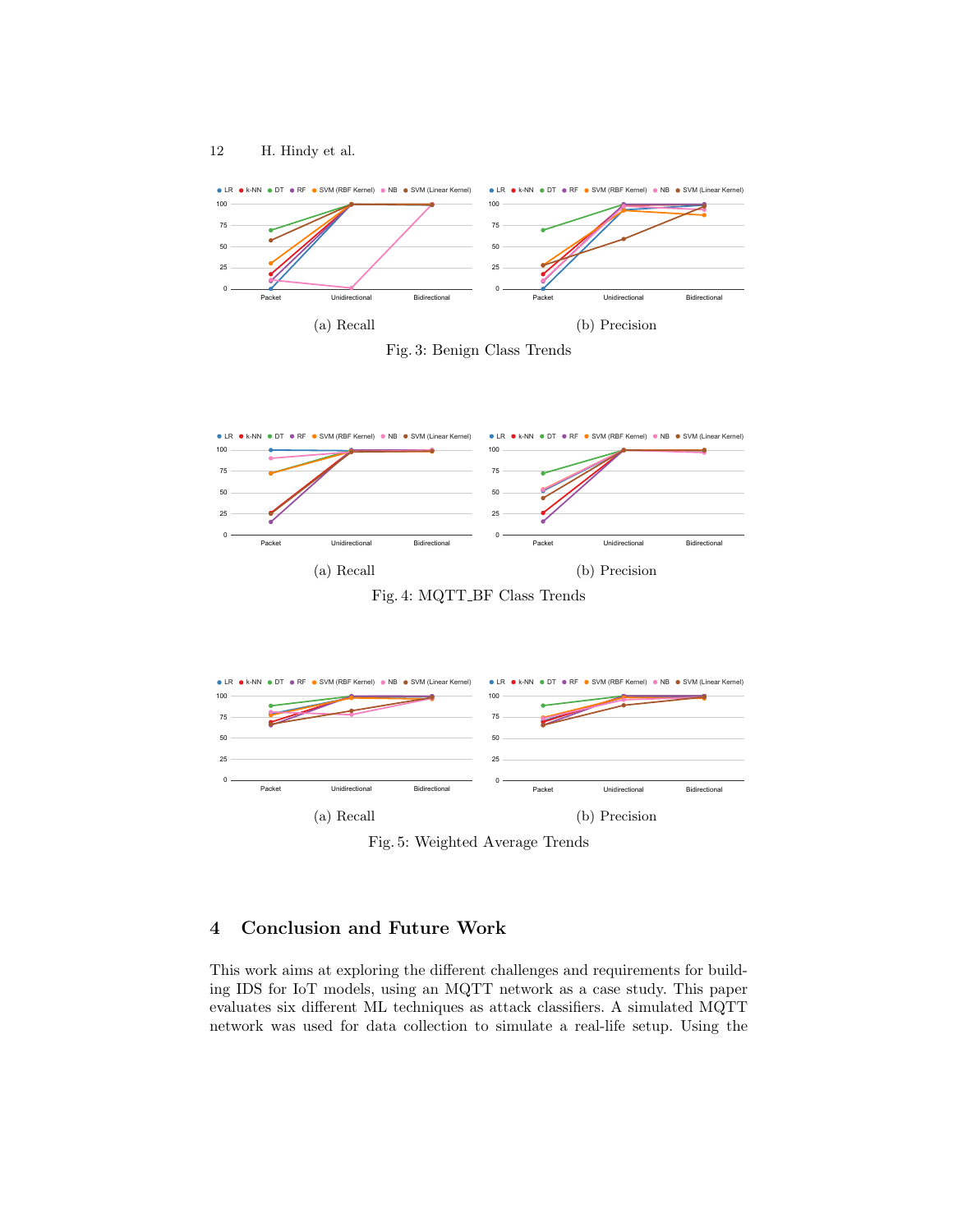dataset raw pcap files, three features levels were extracted; packet, unidirectional, and bidirectional features. Each feature level is used independently in the experiments. The experiments highlighted that generic networking attacks are easily discriminated from normal operation due to their distinguished behaviour and patterns compared to the IoT setup. However, MQTT-based attacks are more complicated and can easily mimic benign operation.

The experimental results further demonstrated that the flow-based features are better suited to discriminate between benign and MQTT-based attacks due to their similar characteristics. The weighted average recall rose from  $\sim 75.31\%$ for packet-based features to  $\sim 93.77\%$  and  $\sim 98.85\%$  for unidirectional and bidirectional flow features, respectively. While the weighted average precision rose from  $\sim$  72.37% for packet-based features to  $\sim$  97.19% and  $\sim$  99.04% for unidirectional and bidirectional flow features. Therefore, the experiments emphasised on the special challenges faced by IoT IDS, based on their custom communication patterns. The challenges were demonstrated through the difficulties to differentiate MQTT-based attacks from normal operations.

## References

- <span id="page-13-2"></span>1. Abdel-Basset, M., Manogaran, G., Mohamed, M.: Internet of things (IoT) and its impact on supply chain: A framework for building smart, secure and efficient systems. Future Generation Computer Systems 86, 614–628 (2018)
- <span id="page-13-7"></span>2. Abeles, Daniel; Zioni, M.: MQTT-PWN, IoT exploitation & recon framework. <https://mqtt-pwn.readthedocs.io/en/latest/index.html> (2018), (Accessed on 02/2020)
- <span id="page-13-3"></span>3. Ahmed, N., De, D., Hussain, I.: Internet of things (IoT) for smart precision agriculture and farming in rural areas. IEEE Internet of Things Journal 5(6), 4890–4899 (2018)
- <span id="page-13-0"></span>4. Alansari, Z., Soomro, S., Belgaum, M.R., Shamshirband, S.: The rise of internet of things (IoT) in big healthcare data: Review and open research issues. In: Saeed, K., Chaki, N., Pati, B., Bakshi, S., Mohapatra, D.P. (eds.) Progress in Advanced Computing and Intelligent Engineering. pp. 675–685. Springer Singapore, Singapore (2018)
- <span id="page-13-1"></span>5. Arasteh, H., Hosseinnezhad, V., Loia, V., Tommasetti, A., Troisi, O., Shafie-khah, M., Siano, P.: Iot-based smart cities: a survey. In: 2016 IEEE 16th International Conference on Environment and Electrical Engineering (EEEIC). pp. 1–6. IEEE (2016)
- <span id="page-13-8"></span>6. Barber, D.: Bayesian reasoning and machine learning. Cambridge University Press (2012)
- <span id="page-13-5"></span>7. Dinculeană, D., Cheng, X.: Vulnerabilities and limitations of MQTT protocol used between IoT devices. Applied Sciences 9(5), 848 (2019)
- <span id="page-13-4"></span>8. Harsha, M.S., Bhavani, B.M., Kundhavai, K.R.: Analysis of vulnerabilities in MQTT security using shodan API and implementation of its countermeasures via authentication and ACLs. In: 2018 International Conference on Advances in Computing, Communications and Informatics (ICACCI). pp. 2244–2250 (2018)
- <span id="page-13-6"></span>9. Hindy, H., Brosset, D., Bayne, E., Seeam, A.K., Tachtatzis, C., Atkinson, R., Bellekens, X.: A taxonomy of network threats and the effect of current datasets on intrusion detection systems. IEEE Access 8, 104650–104675 (2020)